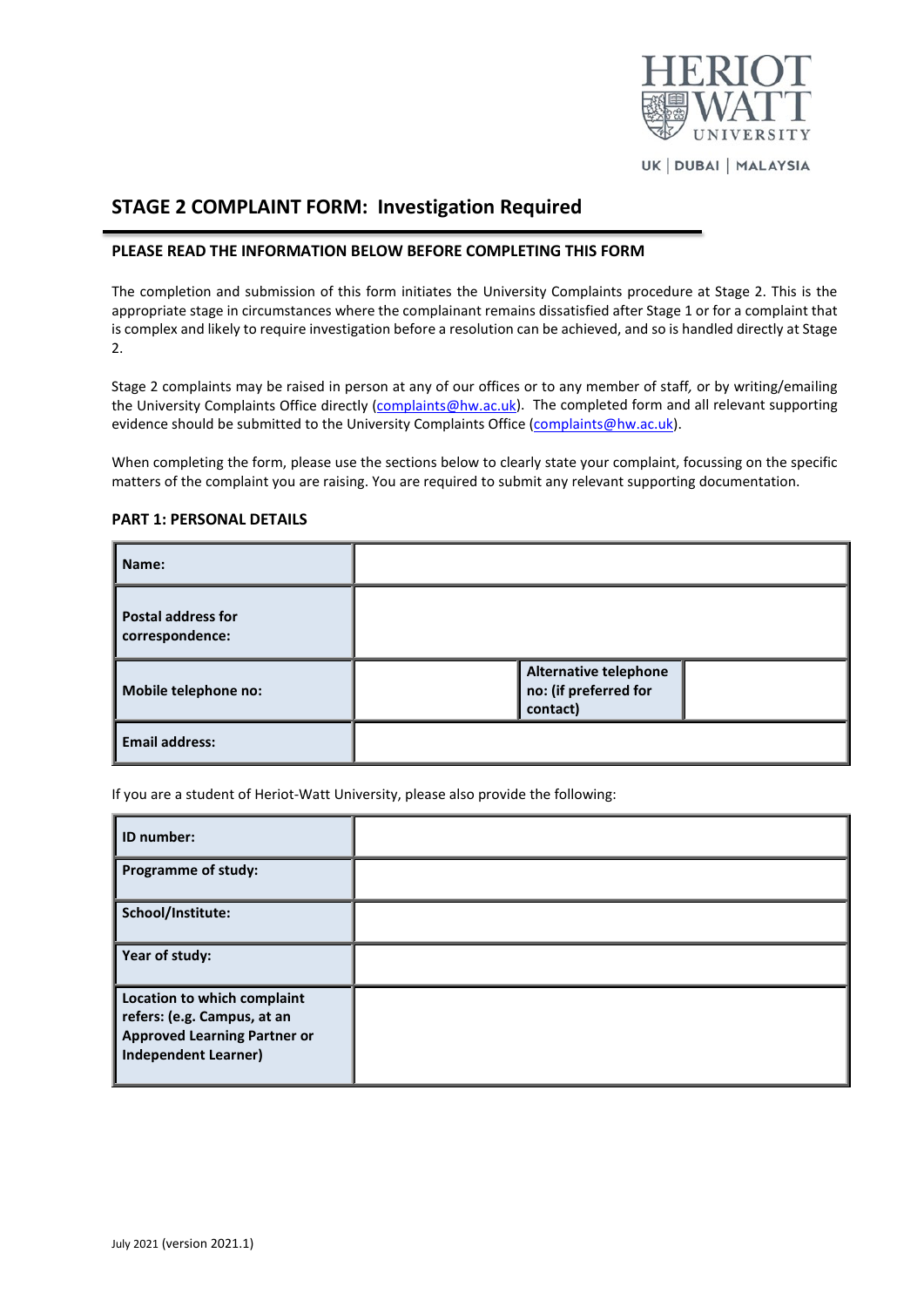

UK | DUBAI | MALAYSIA

## **PART 2: SUBSTANCE OF YOUR COMPLAINT**

| Have you completed Stage 1 of the Complaints Procedures? (Stage 1 is the                                                                                                                                                                                                                                                                                                                                                                                                                                                      | YES $\Box$ NO $\Box$ |  |  |
|-------------------------------------------------------------------------------------------------------------------------------------------------------------------------------------------------------------------------------------------------------------------------------------------------------------------------------------------------------------------------------------------------------------------------------------------------------------------------------------------------------------------------------|----------------------|--|--|
| appropriate stage when the matter is straightforward and it is envisaged that quick<br>resolution can be achieved)?                                                                                                                                                                                                                                                                                                                                                                                                           |                      |  |  |
| If Yes, when was Stage 1 completed (i.e. the date of outcome)?                                                                                                                                                                                                                                                                                                                                                                                                                                                                |                      |  |  |
| If you are dissatisfied with the outcome of a Stage 1 complaint, please explain in the box below why you<br>remain dissatisfied (200 words maximum).                                                                                                                                                                                                                                                                                                                                                                          |                      |  |  |
|                                                                                                                                                                                                                                                                                                                                                                                                                                                                                                                               |                      |  |  |
| Complaint Details (500 words maximum). Additional information can be attached to the form if required. This<br>will help focus the investigation into your complaint.<br>Please set out the main reasons for raising the complaint. You should make sure that you include all information<br>that is relevant.                                                                                                                                                                                                                |                      |  |  |
|                                                                                                                                                                                                                                                                                                                                                                                                                                                                                                                               |                      |  |  |
| The Scottish Public Service Ombudsman has set a time limit of six months for a<br>YES $\Box$ NO $\Box$<br>complaint to be raised with an Institution, starting from the point at which the<br>complainant first became aware of the issue, unless there are special circumstances<br>for requesting an extension beyond this time limit.<br>I confirm that this complaint is being lodged within the six-month deadline as set by the<br>Scottish Public Service Ombudsman.                                                   |                      |  |  |
| If the complaint is being submitted after the six-month time limit has elapsed, please provide an acceptable<br>rationale for why the University should now consider your complaint.                                                                                                                                                                                                                                                                                                                                          |                      |  |  |
|                                                                                                                                                                                                                                                                                                                                                                                                                                                                                                                               |                      |  |  |
| Provide Details of Supporting Documentation Submitted with the Complaint<br>Any supporting documentation should be submitted in English or with a certified translation.<br>Use the box below to list any supporting documentation you are submitting as part of your complaint.<br>Please note that additional documentation may be requested by the University to assist with consideration of the<br>complaint and that the complaint will not be considered further until the information requested has been<br>provided. |                      |  |  |
|                                                                                                                                                                                                                                                                                                                                                                                                                                                                                                                               |                      |  |  |
| <b>Outcome of Your Complaint</b><br>Please outline below what outcome you are seeking from the University as a result of your complaint.                                                                                                                                                                                                                                                                                                                                                                                      |                      |  |  |
|                                                                                                                                                                                                                                                                                                                                                                                                                                                                                                                               |                      |  |  |